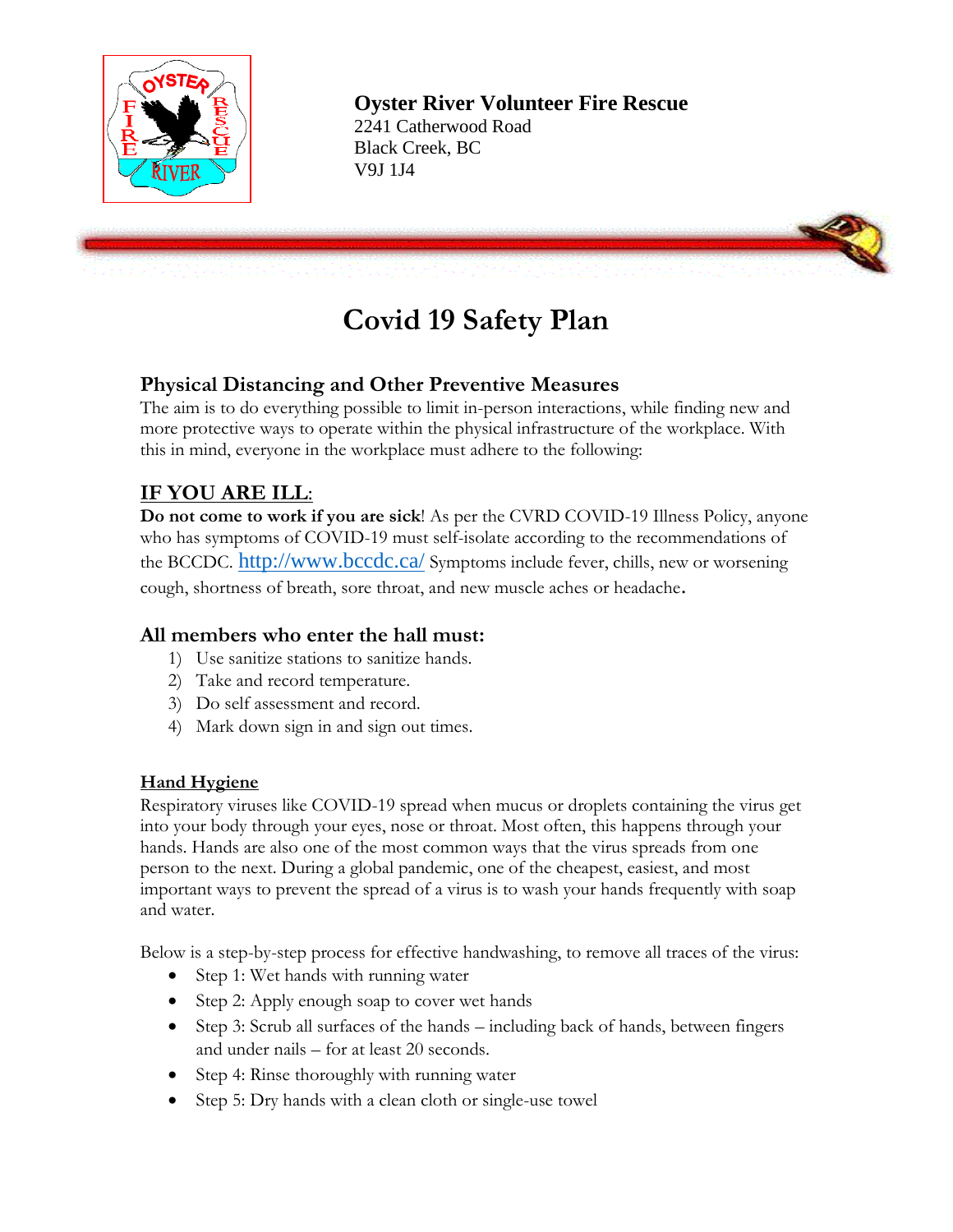

2241 Catherwood Road Black Creek, BC V9J 1J4



• Step 6: Use towel to turn off the faucet

#### **Cough/Sneeze Etiquette**

Our workers are expected to follow cough/sneeze etiquette, which is a combination of measures that minimizes the transmission of diseases via droplet or airborne routes. Cough/sneeze etiquette includes the following components:

- Cover your mouth and nose with a tissue when coughing or sneezing
- Use tissues to contain secretions, and dispose of them promptly in a waste container
- If tissue is not available, cough or sneeze into the sleeve on your elbow. Turn your head away from others when coughing or sneezing.
- Wash your hands immediately after coughing or sneezing if able and regularly

#### **Safe Physical Distancing**

All members will practice safe physical distancing (2m) whenever possible and if not possible, members must wear a non-medical mask.

Meeting rooms, common spaces all have maximum capacity numbers that should be followed at all times. Maximum capacity signs are posted throughout the building.

#### **Employee Policies**

Employees must:

- Practice physical distancing by working at least 2 meters apart from co-workers and others whenever possible or wearing masks when you cannot consistently maintain a 2-metre physical distance from others.
- Continue to follow all other safe work procedures. If it is unsafe to work, talk to a supervisor, joint health and safety committee, worker representative or the Occupational Health & Safety Coordinator
- Stay home if you are sick or might be sick. Use the BC Ministry of Health tool for self-assessment.
- Avoid touching your face
- Wash your hands for a minimum of 20 seconds at the start of your shift, before eating or drinking, after touching shared items, after using the washroom, after using a tissue, after handling cash or credit/debit cards, after touching common items, after each delivery (if contact was made) and at the end of your shift.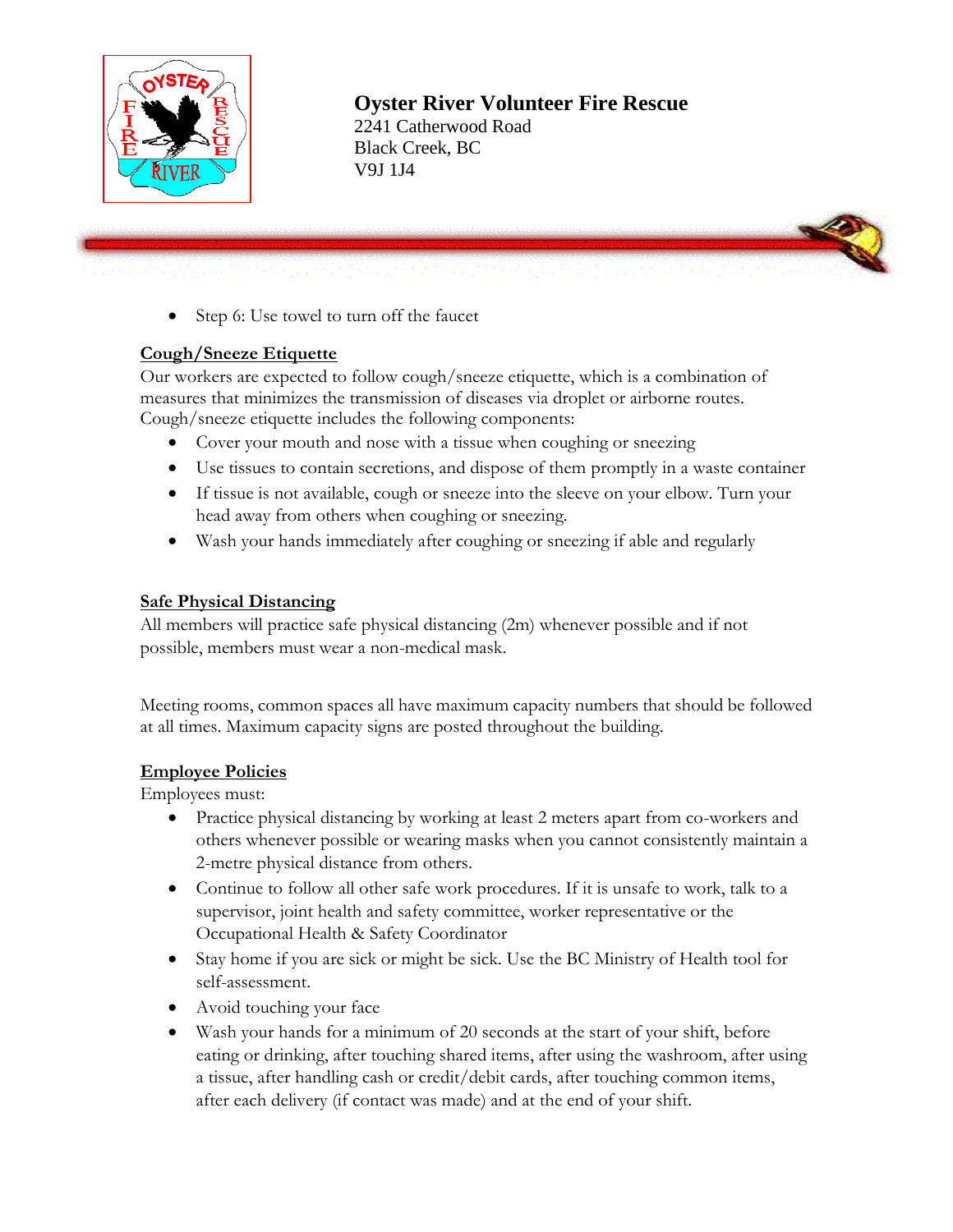

2241 Catherwood Road Black Creek, BC V9J 1J4

#### **Unsafe Work**

Workers in BC have the right to refuse work if they believe it presents an undue hazard. An undue hazard is an "unwarranted, inappropriate, excessive, or disproportionate" risk, above and beyond the potential exposure a general member of the public would face through regular, day-to-day activity. In these circumstances, the worker should follow the specific steps outlined in the Unsafe Work Procedure document posted on the safety board.

#### **Personal Protection Equipment**

All members shall wear appropriate PPE according to OG's 4.5.1.10 and 4.5.1.11 for the job or training that they are doing.

#### **Facial Masks**

As we enter new phases of COVID-19, the rules regarding PPE can change. We will continue to follow the BC Centre for Disease Control (BCCDC) and WorkSafeBC rules and recommendations in regard to face masks, at this time, they are mandatory to be worn within the firehall and trucks.

Employees will be responsible for the frequent cleaning of them, dependent on which type they choose to utilize. Information for the care and disposal of facial masks can be found on the BCCDC website.

• Fabric masks should be laundered after each day and dried on the highest temperature setting possible. They must be thoroughly dried before re-use.

#### **Cleaning Protocols**

Current evidence suggests that COVID-19 may remain viable for hours to days on surfaces made from a variety of different materials. The thorough cleaning of surfaces and structures, followed by disinfection, is therefore a best practice measure for prevention of COVID-19.

Hand sanitizer, disinfectant wipes, gloves, garbage bags and sufficient hand washing facilities are available throughout the hall.

#### **After training or a response**

- All equipment that has been used shall be sanitized before it is put back into service.
- Once the apparatus is parked and plugged in the cab shall be sanitized which includes all equipment used and pay special attention to frequently touched areas like seat belts, door handles, steering wheels, radios.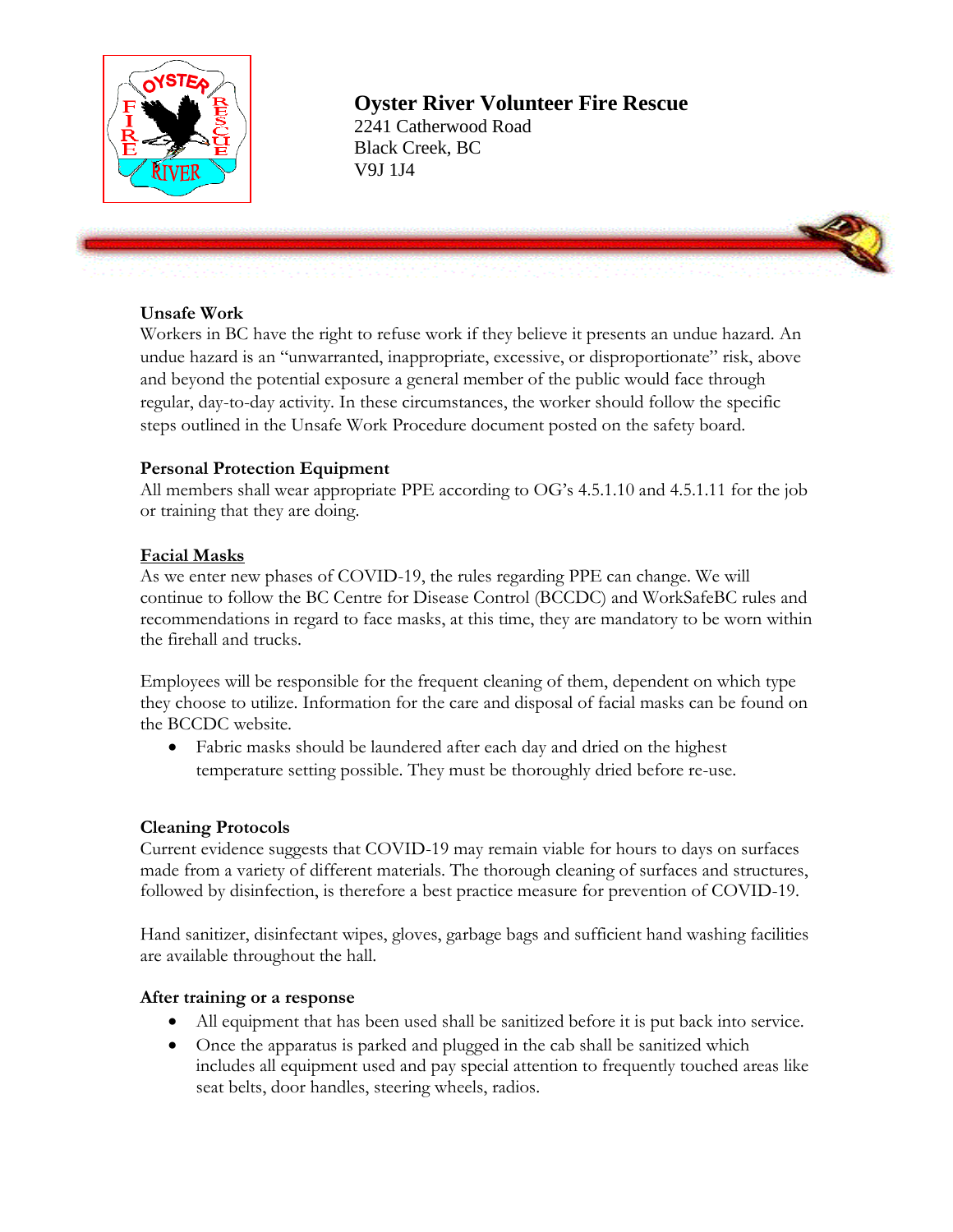

2241 Catherwood Road Black Creek, BC V9J 1J4



#### **Education and Training**

A key component to ensure worker's safety is education and training. Employees will be provided with education and training. Supervisors and workers will be provided with information as to the hazards of COVID-19 and the controls in place to minimize harm.

- Worker Return to Work Check list COVID-19 Preventive Measures
- The risk of exposure to pandemic COVID-19, and the signs and symptoms of the disease.
- Safe work procedures to be followed, including hand washing and cough/sneeze etiquette.
- Location of washing facilities, including dispensing stations for alcohol-based hand rubs
- Requirement to clean personal work area with disinfectant wipes
- Proper use of personal protective equipment
- How to report an exposure to, or symptoms of, pandemic COVID-19 virus

#### **Definitions:**

"**face covering**" means either of the following that covers the nose and mouth of a person:

- (a) a medical or non-medical mask;
- (b) a tightly woven fabric;

"indoor common area" means an indoor area of a workplace that is in common use by workers including:

(a) elevators, lobbies, hallways, stairwells, bathrooms, break rooms, kitchens, cafeterias, fitness facilities;

(b) a workplace vehicle when being used to transport more than one worker for work-related purposes;

but does not include an indoor area in which a worker works, including an area where a worker meets with or provides goods or services to clients, customers, patients, passengers or the like, or an area in a building under construction;